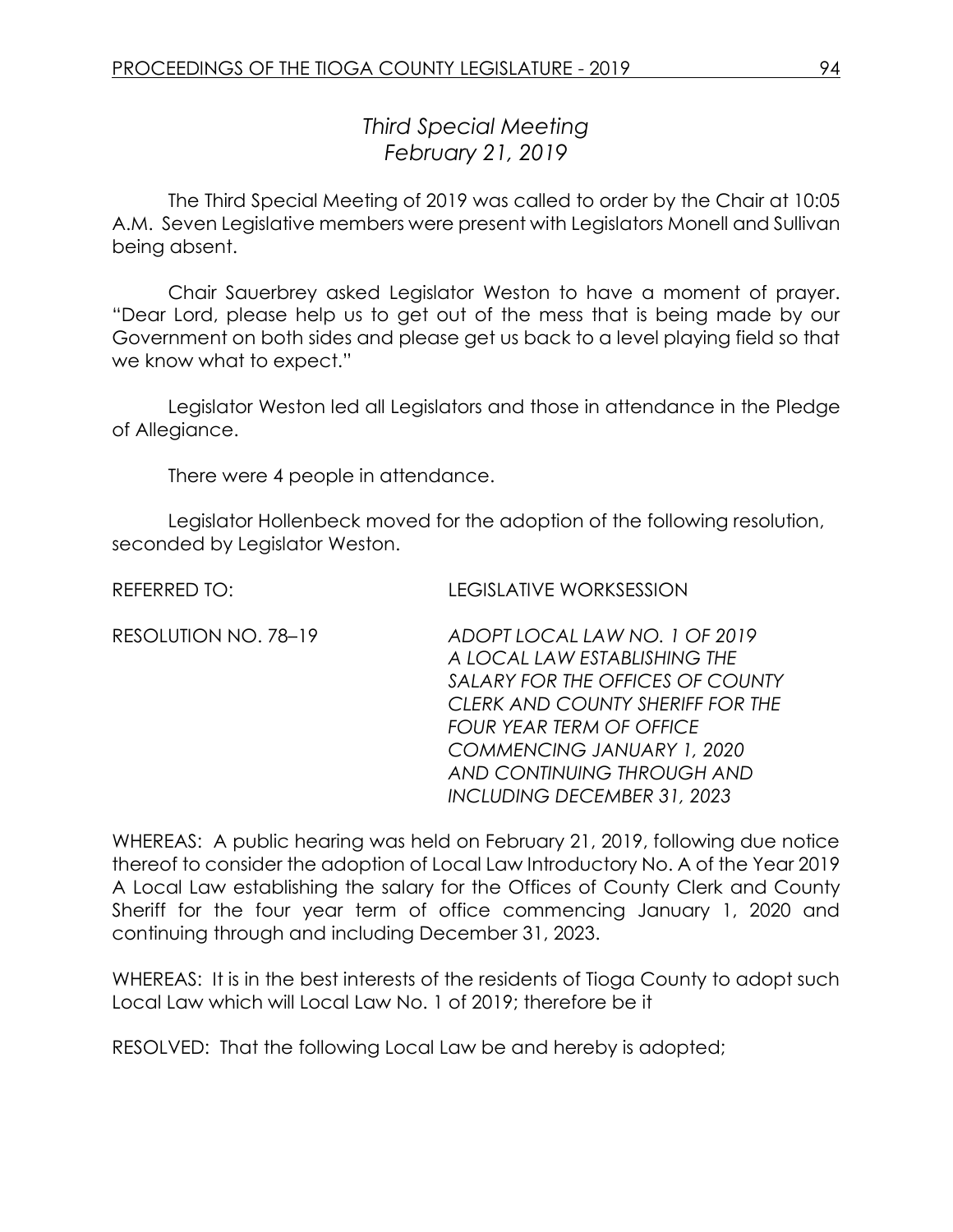County of Tioga

Local Law No. 1 of the Year 2019.

A Local Law establishing the salary for the Offices of County Clerk and County Sheriff for the four year term of office commencing January 1, 2020 and continuing through and including December 31, 2023.

Be It Enacted by the Legislature of the County of Tioga as follows:

# SECTION 1: PURPOSE

As set forth at Local Law No. 3 of 2003, the annual salary for the elected public offices of County Clerk and County Sheriff shall not be increased during a term of office.

Accordingly, it is the purpose and intent of this Local Law to establish the salary for the Offices of County Clerk and County Sheriff for the four-year term of office commencing January 1, 2020 and continuing through and including December 31, 2023.

## SECTION 2: ANNUAL SALARY

A) The annual salary for the Offices of County Clerk and County Sheriff for the term of office beginning January 1, 2020 and continuing through and including December 31, 2023 is hereby established as follows:

| 1. County Clerk   | \$70,561 |
|-------------------|----------|
| 2. County Sheriff | \$92,962 |

# SECTION 3: SEVERABILITY

If any clause, sentence, phrase, paragraph, subdivision, section, rule or part of this ordinance shall be adjudged by any Court or Agency of competent jurisdiction to be invalid, such judgment shall not affect, impair, or invalidate the remainder thereof, but shall be confined in its operation to the clause, sentence, phrase, paragraph, subdivision, section, rule or part thereof directly involved in the controversy in which such judgment shall have been rendered.

### SECTION 4: EFFECTIVE DATE

This Local law shall take effect January 1, 2020.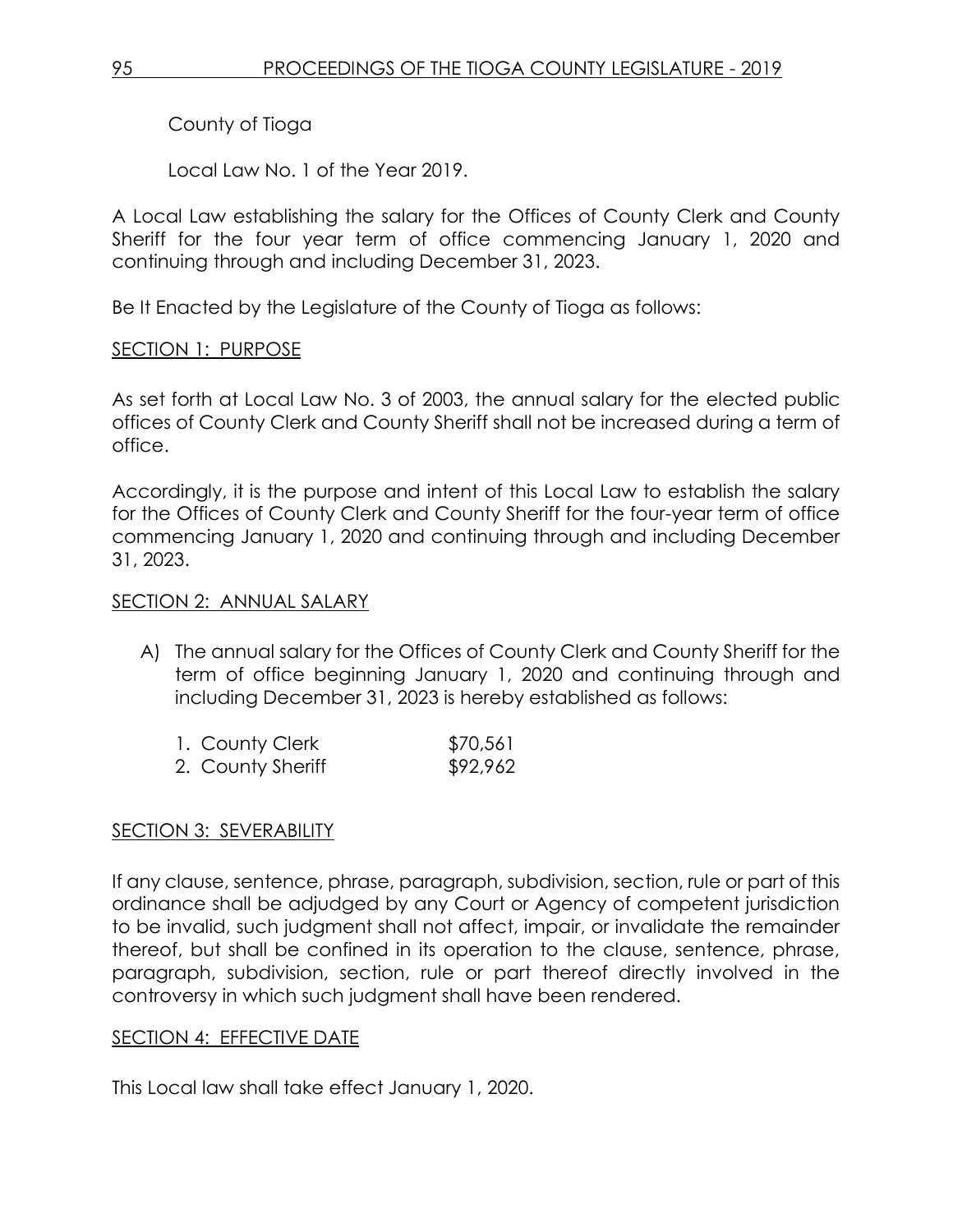## And be it further

RESOLVED: That the Clerk of the Legislature be and hereby is directed, pursuant to Local Law No. 4 of 1992, to cause to be published in the official newspapers of the County of Tioga a synopsis of such Local Law, such synopsis to be within ten days after adoption of the Local Law; and be it further

RESOLVED: That the Clerk of the Legislature be and hereby is directed within five days after adoption of such Local Law to cause the Local Law to be filed as required by the Municipal Home Rule Law Section 27.

#### ROLL CALL VOTE

Yes – Legislators Weston, Balliet, Hollenbeck, Mullen, Sauerbrey, Roberts and Standinger.

No – None.

Absent – Legislators Monell and Sullivan.

RESOLUTION ADOPTED.

Legislator Standinger moved for the adoption of the following resolution, seconded by Legislator Weston.

REFERRED TO: LEGISLATIVE WORKSESSION RESOLUTION NO. 79-19 *AMEND RESOLUTION 76-19, ABOLISH/CREATE POSITION (MENTAL HYGIENE)*

WHEREAS: Resolution 76-19 authorized the creation and filling of the Deputy Director of Community Services position effective February 19, 2019; and

WHEREAS: The effective date of appointment was not consistent with payroll procedures; therefore be it

RESOLVED: That Resolution 76-19 is hereby amended to reflect that the vacant position of Supervising Psychiatric Social Worker be abolished and the position of Deputy Director of Community Services (Non-Union \$68,000-\$78,000) be created with permission to fill effective February 16, 2019; and be it further

RESOLVED: That Resolution 76-19 be amended and that Sarah Begeal be provisionally appointed to the Deputy Director of Community Services position effective February 16, 2019 at an annual salary of \$72,941.